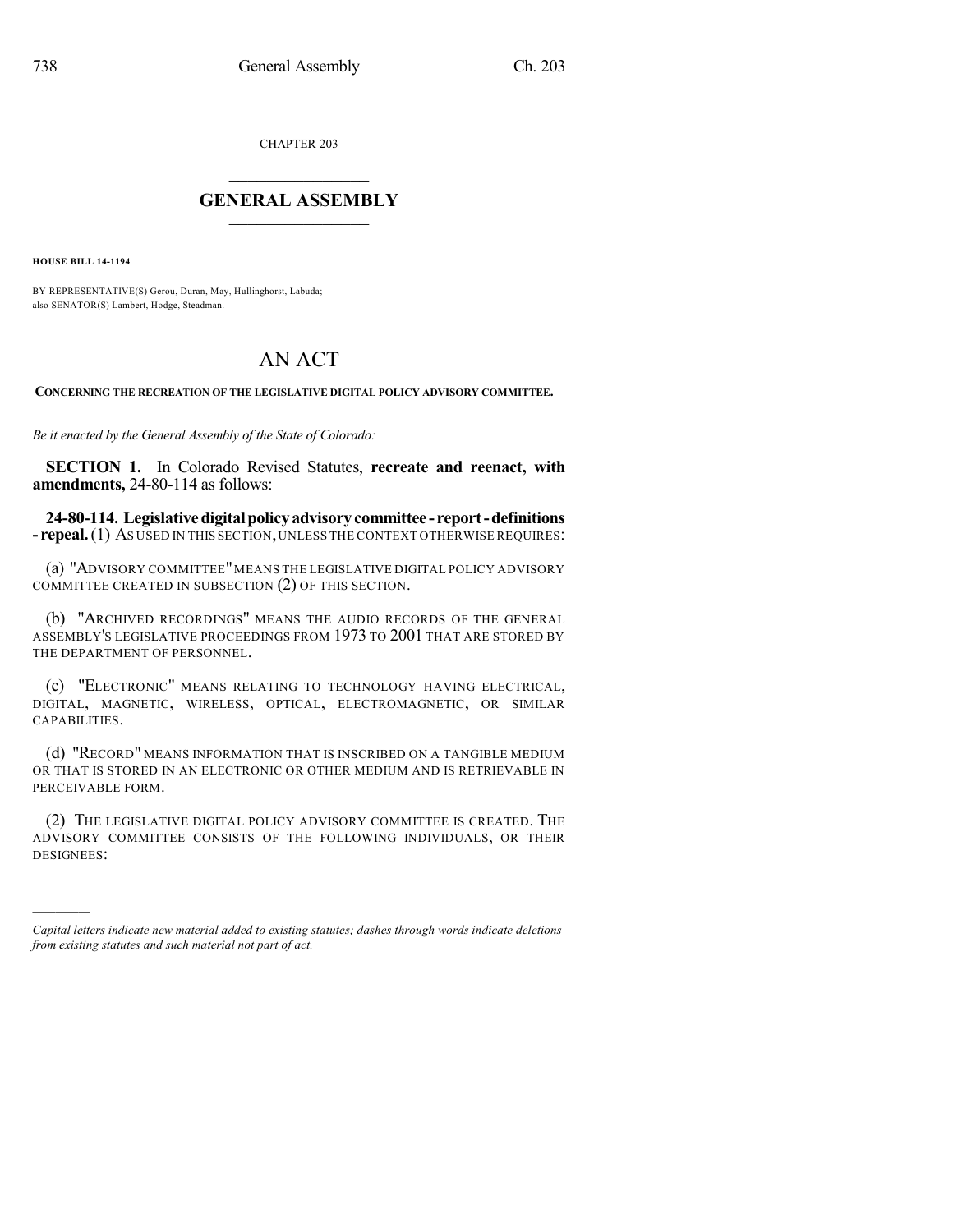- (a) THE STATE ARCHIVIST;
- (b) THE LIBRARIAN OF THE SUPREME COURT LIBRARY;
- (c) THE STATE LIBRARIAN;
- (d) THE DIRECTOR OF RESEARCH OF THE LEGISLATIVE COUNCIL;
- (e) THE DIRECTOR OF THE OFFICE OF LEGISLATIVE LEGAL SERVICES;
- (f) THE CHIEF CLERK OF THE HOUSE OF REPRESENTATIVES;
- (g) THE SECRETARY OF THE SENATE;
- (h) THE REVISOR OF STATUTES;
- (i) THE SECRETARY OF STATE; AND
- (j) THE PRESIDENT OF THE STATE HISTORICAL SOCIETY.
- (3) THE ADVISORY COMMITTEE SHALL:
- (a) MONITOR THE DIGITIZATION OF ARCHIVED RECORDINGS;

(b) MAKE RECOMMENDATIONS FOR THE IMPLEMENTATION OF THE "UNIFORM ELECTRONIC LEGALMATERIALACT", ARTICLE 71.5OF THIS TITLE,FOR LEGISLATIVE ELECTRONIC RECORDS; AND

(c) MAKE RECOMMENDATIONS FOR AN OPTIMAL METHOD OF RECORDS CREATION, STORAGE, AND ACCESS FOR OTHER STATE ELECTRONIC RECORDS.

(4) (a) ON OR BEFORE OCTOBER 1, 2014, AND OCTOBER 1, 2015, THE ADVISORY COMMITTEE SHALL SUBMIT A REPORT TO THE COMMITTEE ON LEGAL SERVICES AND THE JOINT BUDGET COMMITTEE OF ITS FINDINGS AND RECOMMENDATIONS MADE PURSUANT TO SUBSECTION (3) OF THIS SECTION, INCLUDING ANY PROPOSED LEGISLATION.

(b) THE ADVISORY COMMITTEE IS EXEMPT FROM RULE 24A (d) (2) OF THE JOINT RULES OF THE SENATE AND THE HOUSE OF REPRESENTATIVES.

(5) (a) THIS SECTION IS REPEALED, EFFECTIVE JULY 1, 2016.

(b) NOTWITHSTANDING SECTION 2-3-1203,C.R.S., THE ADVISORY COMMITTEE IS NOT SUBJECT TO THE REVIEW REQUIRED IN SECTION 2-3-1203, C.R.S., PRIOR TO REPEAL.